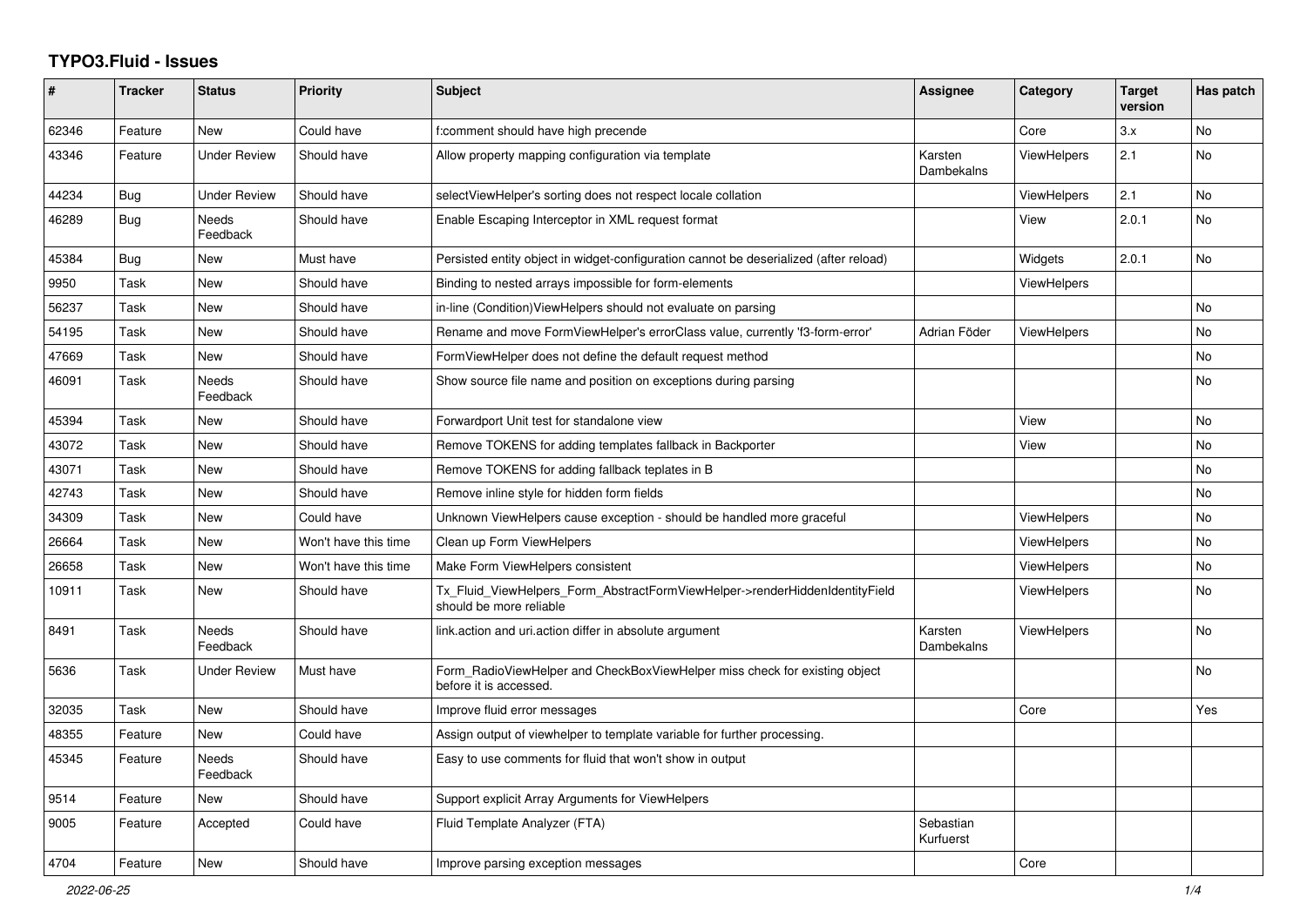| #     | <b>Tracker</b> | <b>Status</b>            | <b>Priority</b> | <b>Subject</b>                                                                                | <b>Assignee</b>                | Category    | <b>Target</b><br>version | Has patch |
|-------|----------------|--------------------------|-----------------|-----------------------------------------------------------------------------------------------|--------------------------------|-------------|--------------------------|-----------|
| 1907  | Feature        | New                      | Could have      | Default values for view helpers based on context                                              |                                | Core        |                          |           |
| 60271 | Feature        | New                      | Should have     | Paginate viewhelper, should also support arrays                                               |                                |             |                          | No        |
| 60181 | Feature        | New                      | Could have      | Caching mechanism for Fluid Views/Templates                                                   |                                | View        |                          | No        |
| 60003 | Feature        | New                      | Should have     | Add required-Attribute to f:form.password                                                     |                                | ViewHelpers |                          | No        |
| 52640 | Feature        | <b>Under Review</b>      | Should have     | Create an UnlessViewHelper as opposite to the IfViewHelper                                    | Marc Neuhaus                   |             |                          | No        |
| 51277 | Feature        | New                      | Should have     | ViewHelper context should be aware of actual file occurrence                                  |                                |             |                          | No        |
| 51100 | Feature        | New                      | Must have       | Links with absolute URI should have the option of URI Scheme                                  |                                | ViewHelpers |                          | No        |
| 49756 | Feature        | <b>Under Review</b>      | Should have     | Select values by array key in checkbox viewhelper                                             |                                |             |                          | No        |
| 46545 | Feature        | <b>New</b>               | Should have     | Better support for arrays in options of SelectViewHelper                                      |                                |             |                          | No        |
| 46257 | Feature        | <b>Under Review</b>      | Should have     | Add escape sequence support for Fluid                                                         |                                | Core        |                          | No        |
| 45153 | Feature        | New                      | Should have     | f:be.menus.actionMenuItem - Detection of the current select option is insufficient            |                                |             |                          | No        |
| 42397 | Feature        | New                      | Should have     | Missing viewhelper for general links                                                          |                                |             |                          | No        |
| 40081 | Feature        | New                      | Should have     | Allow assigned variables as keys in arrays                                                    |                                |             |                          | No        |
| 39936 | Feature        | New                      | Should have     | registerTagAttribute should handle default values                                             |                                | ViewHelpers |                          | No        |
| 38130 | Feature        | New                      | Should have     | Checkboxes and multiple select fields should have an assignable default value                 |                                |             |                          | No        |
| 37095 | Feature        | New                      | Should have     | It should be possible to set a different template on a Fluid TemplateView inside an<br>action | Christopher<br><b>Hlubek</b>   |             |                          | No        |
| 36410 | Feature        | New                      | Should have     | Allow templates to send arguments back to layout                                              |                                | ViewHelpers |                          | No        |
| 33394 | Feature        | <b>Needs</b><br>Feedback | Should have     | Logical expression parser for BooleanNode                                                     | <b>Tobias Liebig</b>           | Core        |                          | No        |
| 33215 | Feature        | New                      | Should have     | RFC: Dynamic values in ObjectAccess paths                                                     |                                |             |                          | No        |
| 31955 | Feature        | New                      | Should have     | f:uri.widget                                                                                  |                                | Widgets     |                          | No        |
| 30555 | Feature        | New                      | Could have      | Make TagBuilder more extensible                                                               |                                | Core        |                          | No        |
| 10472 | Feature        | New                      | Could have      | Fluid Standalone distribution                                                                 |                                | Core        |                          | No        |
| 8989  | Feature        | Needs<br>Feedback        | Could have      | Search path for fluid template files                                                          |                                | View        |                          | No        |
| 5933  | Feature        | Accepted                 | Should have     | Optional section rendering                                                                    | Sebastian<br>Kurfuerst         | ViewHelpers |                          | No        |
| 3725  | Feature        | New                      | Could have      | CSS Engine                                                                                    | Christian Müller   ViewHelpers |             |                          | NO.       |
| 3291  | Feature        | Needs<br>Feedback        | Should have     | Cacheable viewhelpers                                                                         |                                |             |                          | No        |
| 36559 | Feature        | New                      | Could have      | New widget progress bar                                                                       |                                |             |                          | Yes       |
| 7608  | Feature        | New                      | Could have      | Configurable shorthand/object accessor delimiters                                             |                                | Core        |                          | Yes       |
| 52536 | Bug            | <b>Under Review</b>      | Should have     | Errorclass not set if no property-attribute set                                               |                                |             |                          |           |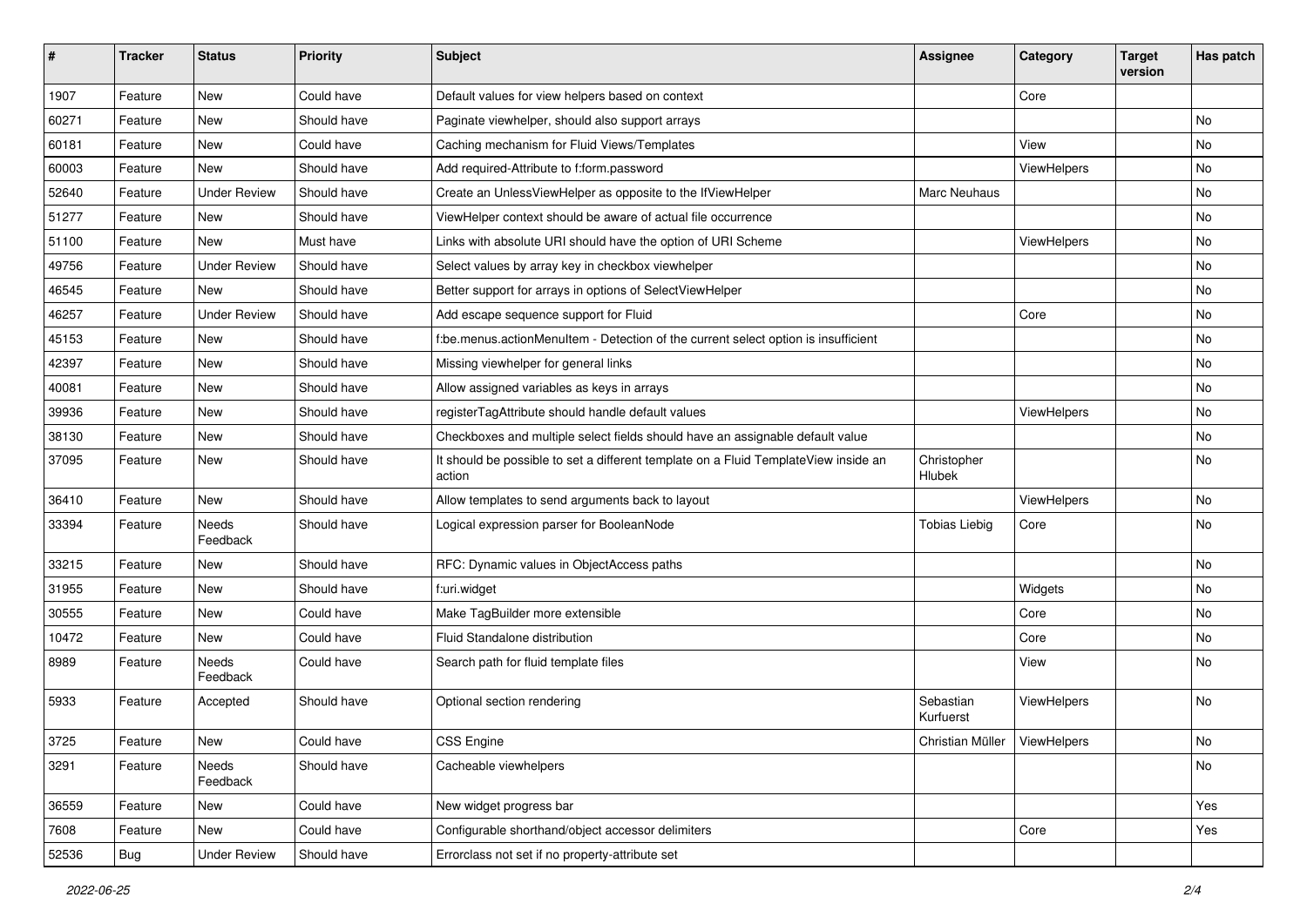| #     | <b>Tracker</b> | <b>Status</b>       | <b>Priority</b> | <b>Subject</b>                                                                                              | <b>Assignee</b>             | Category    | <b>Target</b><br>version | Has patch |
|-------|----------------|---------------------|-----------------|-------------------------------------------------------------------------------------------------------------|-----------------------------|-------------|--------------------------|-----------|
| 13045 | Bug            | New                 | Should have     | Entity decode of strings are different between if-conditions and output of variable                         |                             |             |                          |           |
| 65424 | Bug            | <b>Under Review</b> | Should have     | SelectViewHelper must respect option(Value Label)Field for arrays                                           |                             | ViewHelpers |                          | No        |
| 59057 | Bug            | <b>Under Review</b> | Must have       | Hidden empty value fields shoud be disabled when related field is disabled                                  | <b>Bastian</b><br>Waidelich | ViewHelpers |                          | No        |
| 58983 | Bug            | New                 | Should have     | format.date does not respect linebreaks and throws exception                                                |                             |             |                          | No        |
| 58921 | Bug            | New                 | Should have     | f:form.* VHs crash if NOT inside f:form but followed by f:form                                              |                             |             |                          | No        |
| 57885 | Bug            | New                 | Must have       | Inputs are cleared from a second form if the first form produced a vallidation error                        |                             |             |                          | No        |
| 55008 | Bug            | <b>Under Review</b> | Should have     | Interceptors should be used in Partials                                                                     | Christian Müller            |             |                          | No        |
| 54284 | Bug            | New                 | Should have     | Default Option for Switch/Case VH                                                                           |                             | ViewHelpers |                          | No        |
| 53806 | Bug            | <b>Under Review</b> | Should have     | Paginate widget maximumNumberOfLinks rendering wrong number of links                                        | <b>Bastian</b><br>Waidelich | Widgets     |                          | No        |
| 52591 | Bug            | New                 | Should have     | The Pagination Widget broken for joined objects                                                             |                             |             |                          | No        |
| 50888 | Bug            | <b>Under Review</b> | Should have     | WSOD by changing name of section and if Fluid caches are generated                                          |                             |             |                          | No        |
| 49600 | Bug            | New                 | Should have     | f:form tag shown as a HTML on frontend                                                                      |                             | ViewHelpers |                          | No        |
| 49038 | Bug            | New                 | Must have       | form.select does not select the first item if prependOptionValue is used                                    |                             |             |                          | No        |
| 47006 | Bug            | <b>Under Review</b> | Should have     | widget identifier are not unique                                                                            |                             |             |                          | No        |
| 40064 | Bug            | New                 | Must have       | Multiselect is not getting persisted                                                                        |                             | ViewHelpers |                          | No        |
| 39990 | Bug            | New                 | Should have     | Same form twice in one template: hidden fields for empty values are only rendered<br>once                   |                             | Core        |                          | No        |
| 38369 | <b>Bug</b>     | New                 | Must have       | Resource ViewHelpers should not fall back to request package                                                |                             | View        |                          | No        |
| 37619 | Bug            | New                 | Should have     | Fatal Error when using variable in name attribute of Section ViewHelper                                     |                             | ViewHelpers |                          | No        |
| 36655 | Bug            | New                 | Should have     | <b>Pagination Links</b>                                                                                     |                             | Widgets     |                          | No        |
| 34682 | Bug            | <b>Under Review</b> | Should have     | Radio Button missing checked on validation error                                                            |                             | ViewHelpers |                          | No        |
| 33628 | Bug            | Needs<br>Feedback   | Must have       | Multicheckboxes (multiselect) for Collections don't work                                                    | Christian Müller            | ViewHelpers |                          | No        |
| 33551 | Bug            | New                 | Must have       | View helper values break out of a partial scope                                                             | Sebastian<br>Kurfuerst      | Core        |                          | No        |
| 28554 | Bug            | New                 | Should have     | (v4) implement feature flag to disable caching                                                              |                             |             |                          | No        |
| 28553 | Bug            | New                 | Should have     | improve XHProf test setup                                                                                   |                             |             |                          | No        |
| 28552 | Bug            | New                 | Should have     | (v5) write ViewHelper test for compiled run; adjust functional test to do two passes<br>(uncached & cached) |                             |             |                          | No        |
| 28551 | Bug            | Accepted            | Should have     | (v4) backport VHTest                                                                                        | Sebastian<br>Kurfuerst      |             |                          | No        |
| 28550 | Bug            | New                 | Should have     | (v4) make widgets cacheable, i.e. not implement childnodeaccess interface                                   |                             |             |                          | No        |
| 28549 | Bug            | New                 | Should have     | make widgets cacheable, i.e. not implement childnodeaccess interface                                        |                             |             |                          | No        |